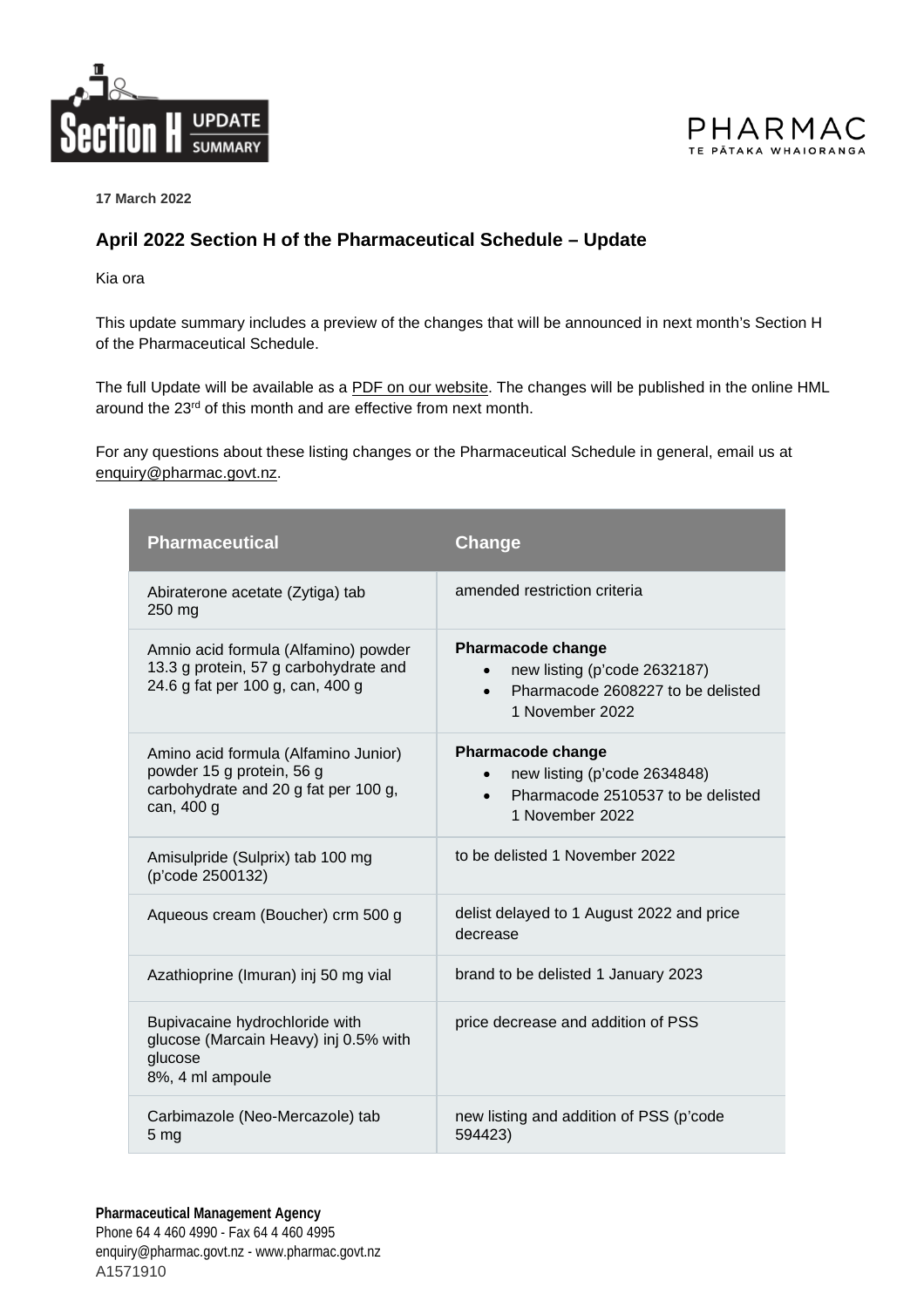



| <b>Pharmaceutical</b>                                                                          | Change                                                                                                                                                                                                                                                                                                                                                                    |
|------------------------------------------------------------------------------------------------|---------------------------------------------------------------------------------------------------------------------------------------------------------------------------------------------------------------------------------------------------------------------------------------------------------------------------------------------------------------------------|
| Carmustine inj 100 mg vial                                                                     | <b>Tender award</b><br>BiCNU – price decrease and addition<br>$\bullet$<br>of PSS<br>Bicnu Heritage - to be delisted 1<br>$\bullet$<br>September 2022                                                                                                                                                                                                                     |
| Colchicine (Colgout) tab 500 mcg                                                               | price decrease and addition of PSS                                                                                                                                                                                                                                                                                                                                        |
| Erlotinib (Tarceva) tab 100 mg and<br>150 mg                                                   | amended restriction criteria                                                                                                                                                                                                                                                                                                                                              |
| Erythromycin (as ethylsuccinate)<br>(E-Mycin) grans for oral lig 200 mg per<br>5 ml, 100 ml    | P'code 243078 to be delisted 1 October<br>2022                                                                                                                                                                                                                                                                                                                            |
| Erythromycin (as ethylsuccinate)<br>(E-Mycin) grans for oral liq 400 mg per<br>5 ml, 100 ml    | P'code 243086 to be delisted 1 November<br>2022                                                                                                                                                                                                                                                                                                                           |
| Gefitinib (Iressa) tab 250 mg                                                                  | amended restriction criteria                                                                                                                                                                                                                                                                                                                                              |
| High arginine oral feed 1.4 kcal/ml<br>(Impact Advanced Recovery)                              | Formulation and pack size change<br>liquid 10.4 g protein, 8 g<br>$\bullet$<br>carbohydrate, 4.4 g fat and 0 g<br>fibre per 100 ml, 250 ml carton,<br>10 pack – new listing (p'code<br>2633019)<br>liquid 10.1 g protein, 15 g<br>$\bullet$<br>carbohydrate, 4.5 g fat and 0 g fibre<br>per 100 ml, carton, 178 ml - to be<br>delisted 1 October 2022 (p'code<br>2505533) |
| Ibuprofen (Relieve) tab 200 mg - 1,000<br>tablet pack                                          | presentation description change                                                                                                                                                                                                                                                                                                                                           |
| Ibuprofen tab 200 mg - 12 tablet pack,<br>20 tablet pack, 24 tablet pack and<br>48 tablet pack | new listing                                                                                                                                                                                                                                                                                                                                                               |
| Nivolumab (Opdivo) inj 10 mg per ml,<br>4 ml and 10 ml vial                                    | amended restriction criteria                                                                                                                                                                                                                                                                                                                                              |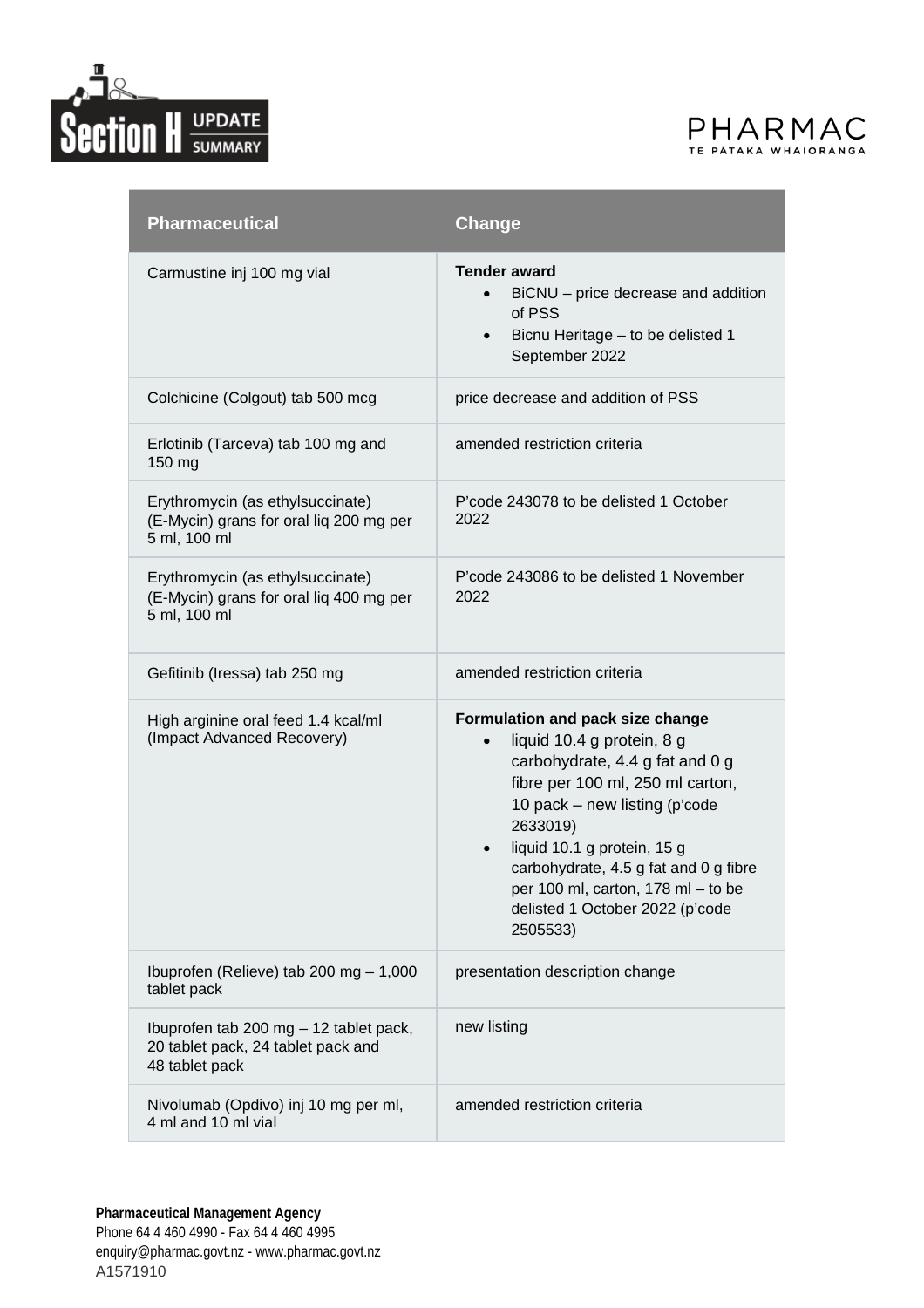



| <b>Pharmaceutical</b>                                                                                                                              | Change                                                                                                                                                                                    |
|----------------------------------------------------------------------------------------------------------------------------------------------------|-------------------------------------------------------------------------------------------------------------------------------------------------------------------------------------------|
| Octreotide (Octreotide Depot Teva) inj<br>depot 10 mg, 20 mg and 30 mg<br>prefilled syringe                                                        | amended restriction criteria                                                                                                                                                              |
| Oil in water emulsion crm, 500 g                                                                                                                   | <b>Brand change</b><br>Fatty Cream $AFT$ – new listing and<br>$\bullet$<br>addition of PSS (p'code 2627426)<br>O/W Fatty Emulsion Cream - to be<br>$\bullet$<br>delisted 1 September 2022 |
| Paracetamol (Pacimol) tab 500 mg -<br>blister pack $-1,000$ tablet pack                                                                            | presentation description change                                                                                                                                                           |
| Paracetamol tab 500 mg - blister pack<br>- 12 tablet pack and 20 tablet pack                                                                       | new listing                                                                                                                                                                               |
| Pembrolizumab (Keytruda) inj 25 mg<br>per ml, 4 ml vial                                                                                            | amended restriction criteria                                                                                                                                                              |
| Promethazine hydrochloride<br>(Allersoothe) tab 10 mg and 25 mg                                                                                    | price decrease and addition of PSS                                                                                                                                                        |
| Salbutamol (Ventolin) aerosol inhaler,<br>100 mcg per dose, 200 dose                                                                               | price increase                                                                                                                                                                            |
| Salmeterol<br>aerosol inhaler 25 mcg per dose,<br>120 dose (Serevent)<br>powder for inhalation 50 mcg per<br>dose, 60 dose (Serevent<br>Accuhaler) | price increase                                                                                                                                                                            |
| Spironolactone (Spiractin) tab 25 mg<br>and 100 mg                                                                                                 | price decrease and addition of PSS                                                                                                                                                        |
| Sunitinib (Sunitinib Pfizer and Sutent)<br>cap 12.5 mg, 25 mg and 50 mg                                                                            | amended restriction criteria                                                                                                                                                              |
| Rituximab (riximyo) inj 10 mg per ml,<br>10 ml vial and inj 10 mg per ml, 50 ml<br>vial                                                            | amended restriction criteria                                                                                                                                                              |
| Urokinase inj 250,000 iu vial                                                                                                                      | new presentation listing                                                                                                                                                                  |
| Zoledronic acid (Zoledronic acid<br>Mylan) inj 4 mg per 5 ml, vial                                                                                 | amended restriction criteria                                                                                                                                                              |